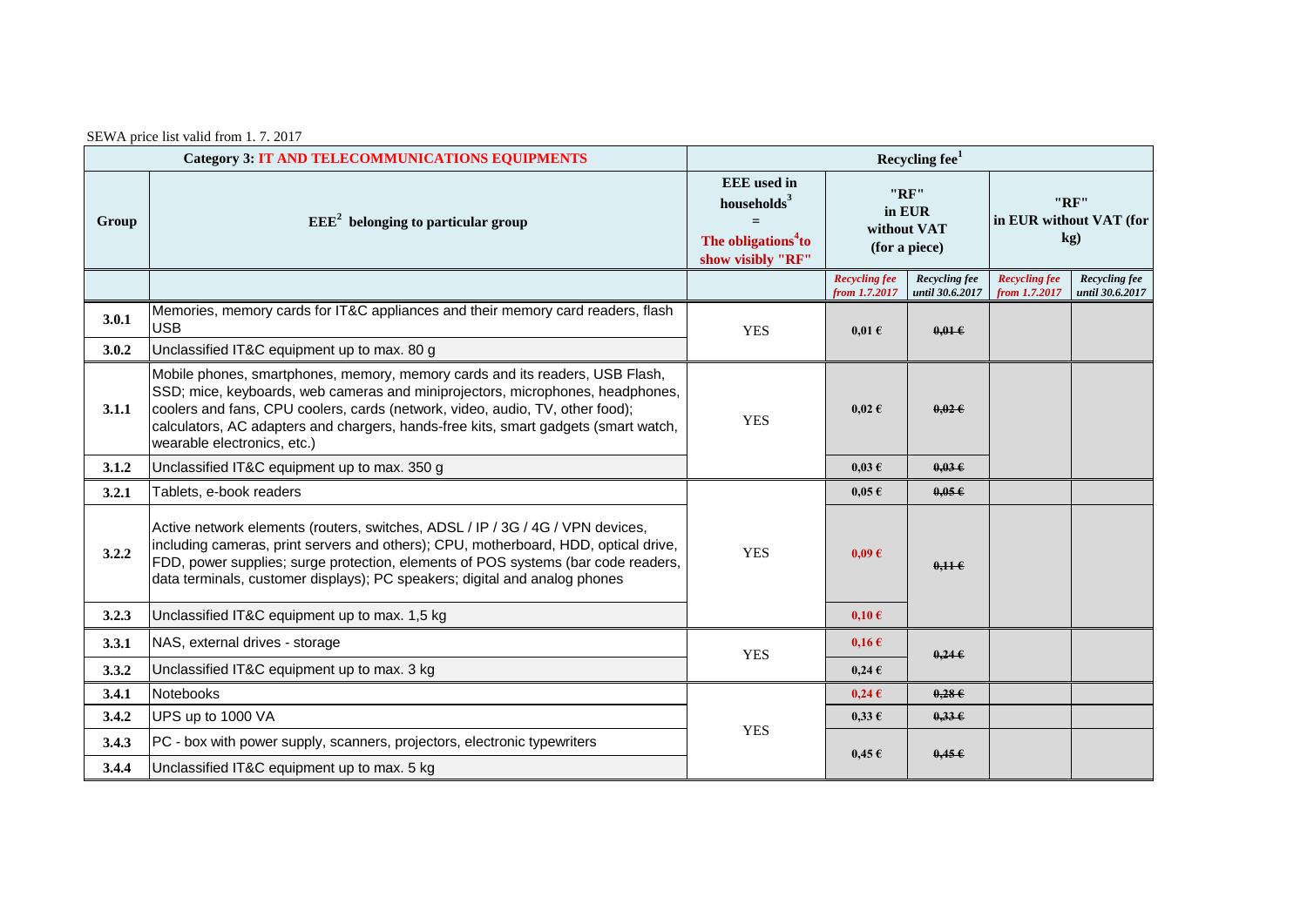SEWA price list valid from 1. 7. 2017

| <b>Category 3: IT AND TELECOMMUNICATIONS EQUIPMENTS</b> |                                                                                                                                                                                                  | Recycling fee <sup>1</sup>                                                                   |                                                |                                  |                                        |                                  |  |
|---------------------------------------------------------|--------------------------------------------------------------------------------------------------------------------------------------------------------------------------------------------------|----------------------------------------------------------------------------------------------|------------------------------------------------|----------------------------------|----------------------------------------|----------------------------------|--|
| Group                                                   | $EEE2$ belonging to particular group                                                                                                                                                             | <b>EEE</b> used in<br>households $3$<br>The obligations <sup>4</sup> to<br>show visibly "RF" | "RF"<br>in EUR<br>without VAT<br>(for a piece) |                                  | "RF"<br>in EUR without VAT (for<br>kg) |                                  |  |
|                                                         |                                                                                                                                                                                                  |                                                                                              | <b>Recycling fee</b><br>from 1.7.2017          | Recycling fee<br>until 30.6.2017 | <b>Recycling fee</b><br>from 1.7.2017  | Recycling fee<br>until 30.6.2017 |  |
| 3.5.1                                                   | <b>Monitors</b>                                                                                                                                                                                  |                                                                                              | 0.89E                                          | 0.95E                            |                                        |                                  |  |
| 3.5.2                                                   | Complete PC set including all-in-one, printers except laser (sublimation, thermal, ink-<br>jet, dot-matrix, hybrid) and multifunction devices except laser multifunction devices,<br>tape drives | <b>YES</b>                                                                                   | $0.68 \text{ } \in$                            | 0,766                            |                                        |                                  |  |
| 3.5.3                                                   | Unclassified IT&C equipment up to max. 10 kg                                                                                                                                                     |                                                                                              | $0,75 \in$                                     | 0.80E                            |                                        |                                  |  |
| 3.6.1                                                   | UPS from 1000 VA up to 3000 VA                                                                                                                                                                   |                                                                                              | $1,20 \in$                                     | $1.20 \in$                       |                                        |                                  |  |
| 3.6.2                                                   | Digital telephone systems, POS systems set, external hard drive arrays, laser<br>printers, laser multifunction devices                                                                           | <b>YES</b>                                                                                   | $1,48 \in$                                     | 1,486                            |                                        |                                  |  |
| 3.6.3                                                   | Unclassified IT&C equipment weighing up to max. 15 kg                                                                                                                                            |                                                                                              | $1,60 \text{ }\epsilon$                        | 1,656                            |                                        |                                  |  |
| 3.7.1                                                   | Desktop copiers, high - capacity printers, servers                                                                                                                                               | <b>YES</b>                                                                                   | $2,20 \in$                                     | 2,206                            |                                        |                                  |  |
| 3.7.2                                                   | Unclassified IT&C equipment up to max. 30 kg                                                                                                                                                     |                                                                                              | $2,20 \in$                                     | 2,40.6                           |                                        |                                  |  |
| 3.8.1                                                   | Copiers                                                                                                                                                                                          | <b>YES</b>                                                                                   | $3,80 \in$                                     | 4,200                            |                                        |                                  |  |
| 3.8.2                                                   | Unclassified IT&C equipment up to max. 50 kg                                                                                                                                                     |                                                                                              |                                                |                                  |                                        |                                  |  |
| 3.9.1                                                   | UPS from 3000 VA                                                                                                                                                                                 |                                                                                              | 7,70 $\epsilon$                                | 7,70                             |                                        |                                  |  |
| 3.9.2                                                   | IT&C equipment weighing up to max. 100 kg                                                                                                                                                        | N <sub>O</sub>                                                                               | 7,50 $\epsilon$                                | 8,106                            |                                        |                                  |  |
| 3.9.3                                                   | Unclassified IT&C equipment up to max. 100 kg                                                                                                                                                    |                                                                                              |                                                |                                  |                                        |                                  |  |
| 3.10.1                                                  | Large multifunctional printers                                                                                                                                                                   | NO.                                                                                          | 16,00€                                         | $16,00 \in$                      |                                        |                                  |  |
| 3.10.2                                                  | Unclassified IT&C equipment up to max. 200 kg                                                                                                                                                    |                                                                                              | 16,00€                                         | $17,00 \in$                      |                                        |                                  |  |
| 3.11.1                                                  | Information technology and telecommunications equipment for non-household use                                                                                                                    | N <sub>O</sub>                                                                               |                                                |                                  | $0,10 \in$                             | $0.11 \in$                       |  |